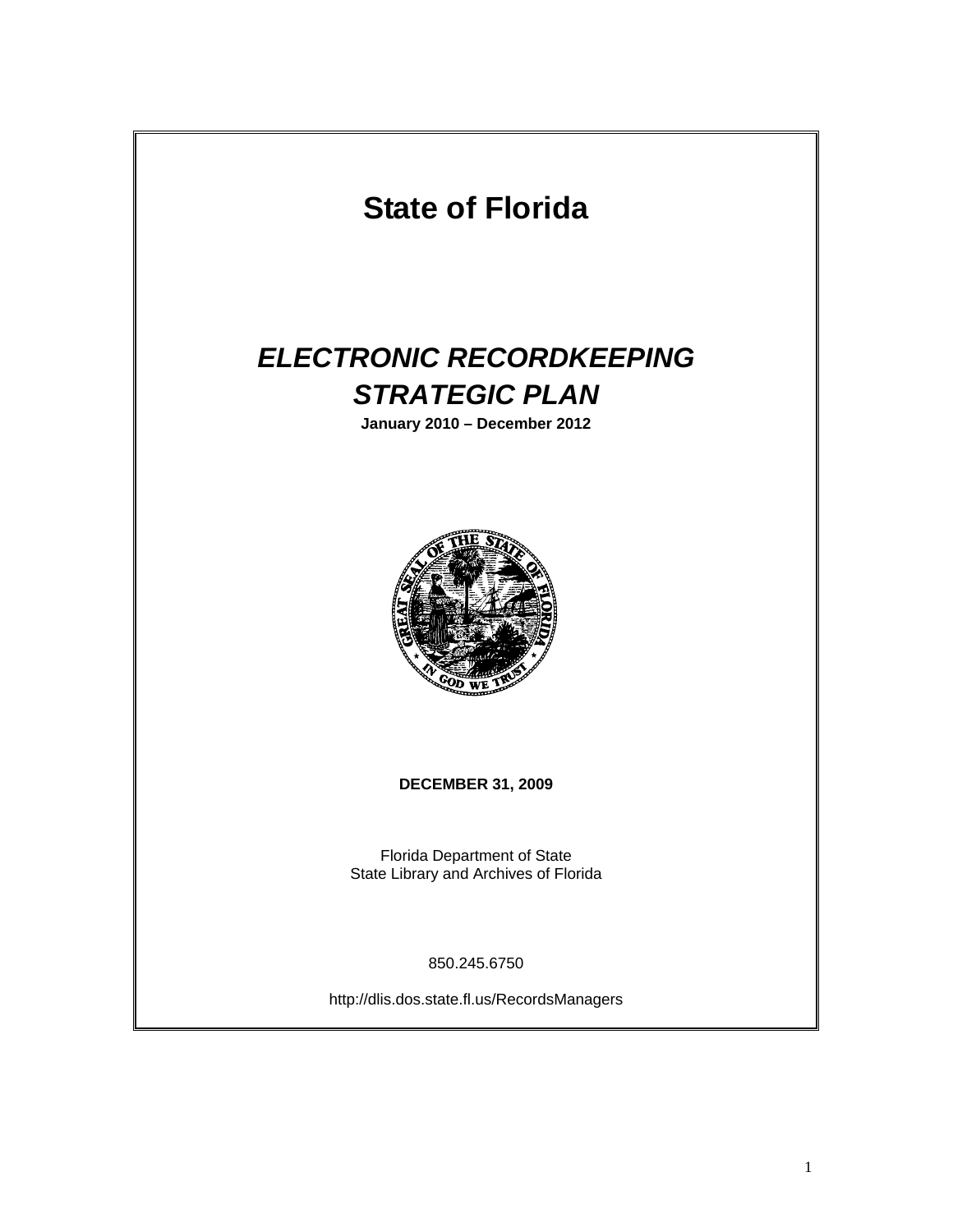# **Table of Contents**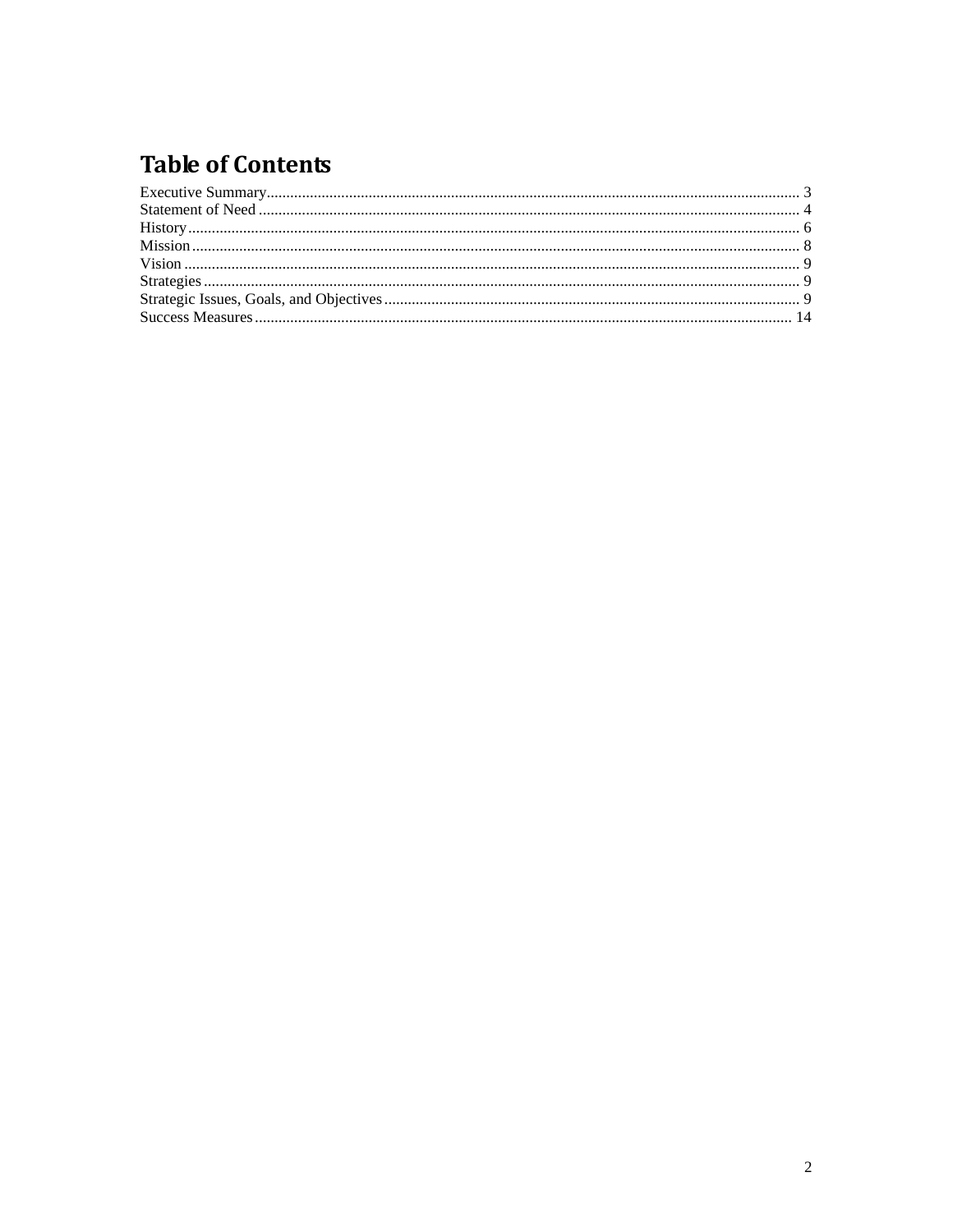### <span id="page-2-0"></span>**Executive Summary**

Most of the information and public records produced by Florida public agencies today are created by electronic means. These electronic records exist in many forms such as email, spreadsheets, word processing files, databases, digital photographs, and maps, which document the activities of government. While electronic processes have improved the way agencies serve the public, they have also created a large and ever growing number of electronic records that must be managed and made available if requested. Section 119.01(2)(a), F.S., provides that "Automation of public records must not erode the right of access to those records. As each agency increases its use of and dependence on electronic recordkeeping, each agency must provide reasonable public access to records electronically maintained and must ensure that exempt or confidential records are not disclosed except as otherwise permitted by law."

To address recordkeeping concerns and improve electronic records management in Florida, agencies must be aware of the following requirements and considerations:

- Agencies are required to designate a records management liaison officer (RMLO) to serve as the contact between their records management program and the Department of State. As a best practice and to increase the chance for success, this records management responsibility should be placed at a senior level or direct report of a senior manager. This person should have the authority to enforce records management policies and procedures. Additionally, management of an agency's electronic records should be integrated with the agency's overall records management program. To properly manage their records, agencies must consider the information that is recorded, regardless of physical format.
- Electronic records cannot be managed independent of the media on which they reside or the systems in which they are stored and maintained. Records managers and information technology staff must work together to ensure that electronic records are retained, made available, and disposed of according to laws and regulations.
- Records management requirements must be addressed *before* new or enhanced systems are developed and implemented. Retention requirements, restrictions on public access, and considerations for retaining records with long-term value should be addressed in the planning stages for new or enhanced systems.
- Agency e-mail must be managed by its content and not by its format. An agency should not have a policy or procedure whereby all e-mail is retained for the same length of time. E-mail can have a variety of purposes and relate to a variety of program activities, and messages should be retained as long as records in other formats that document the same program function or activity.
- Not every public record is open for inspection. Although they are still public records, some are provided by law to be confidential or exempt from public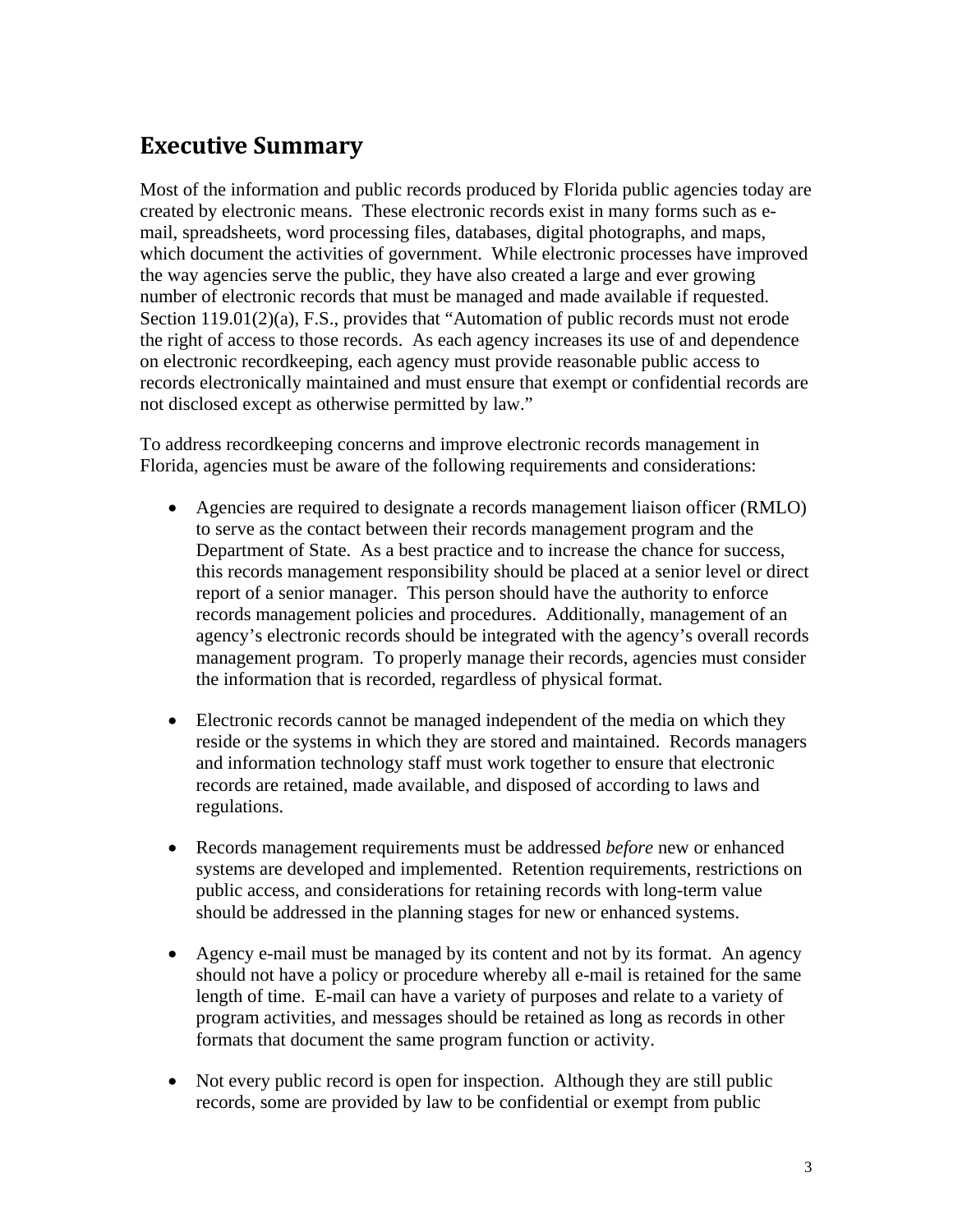<span id="page-3-0"></span>inspection. Therefore, agencies must ensure that confidential or exempt information is not disclosed when providing access to these electronic records. When the records are authorized for disposal, care must also be taken to ensure that the confidential or exempt information cannot be read or reconstructed.

• Finally, since all or most agency employees create or receive electronic records, they should be trained on the meaning, importance, and usage of the agency's records management policies and procedures. The more employees personally recognize and derive the value of good records in their own work, the more incentive they will have to create and manage records effectively.

In order to be successful, an agency's electronic records management program must involve records managers, information technology staff, senior management, and all staff who create, receive, or handle electronic records. An enterprise approach must be employed to fully manage all of an agency's electronic records.

As authorized by statute, the Department of State, through its Records Management Program, has developed rules and procedures to assist agencies in managing their electronic records. However, the complexities of maintaining public records in electronic form means that records managers need new methods and tools for managing agency records.

The Department of State will continue to develop its relationship with the Agency for Enterprise Information Technology (AEIT) and the Chief Information Officers Council (CIO Council) in order to accomplish these strategic goals. Both of these entities have responsibilities related to the implementation of specific technology. The AEIT is responsible for developing strategies for the design and implementation of enterprise information technology; the CIO Council is structured to enhance communication and collaboration among chief information officers and serves as an educational forum for enterprise information technology. Building partnerships with these entities, along with government agencies, will help ensure an enterprise-wide perspective and allow us to address challenges and best practices across agencies.

Top management needs to be aware of the issues and supportive of the proposed solutions in order for the goals to be accomplished. This plan does not pretend to have all the solutions for these issues. Instead it sets up mechanisms and partnerships for finding solutions. Success depends on agencies' actions as well as on guidance from the Department of State and its partners.

### **Statement of Need**

 $\overline{a}$ 

The records of Florida government are increasingly stored in electronic format. It is estimated that more than 90 percent of the records being created today are electronic.<sup>[1](#page-3-1)</sup>

<span id="page-3-1"></span><sup>&</sup>lt;sup>1</sup> ARMA International Web site ([http://www.arma.org/erecords/index.cfm\)](http://www.arma.org/erecords/index.cfm)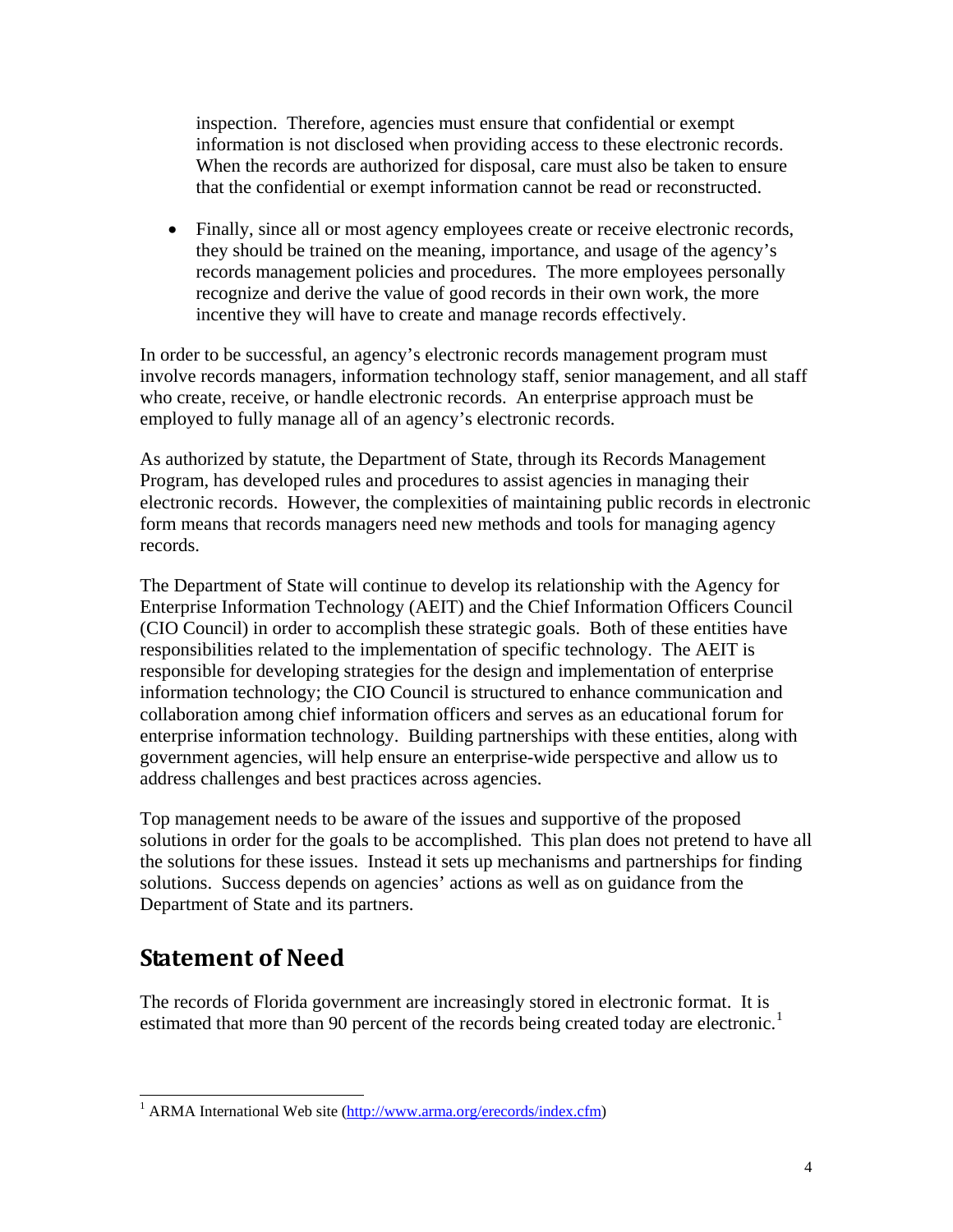This growing volume of electronic records presents challenges in indexing, accessing, maintaining, and preserving public records. Effective management of public records in electronic format is critical, as these records document information that is necessary for essential government functions and for protecting citizen interests. All electronic records made or received pursuant to law or in connection with the transaction of official business are public records, and most are subject to inspection by any person at any reasonable time. In addition, some records have such great significance that they must be preserved in a historical records repository.

Just as with public records in other formats, electronic public records must be maintained according to established retention schedules. An electronic records management practices survey conducted in April 2009 indicated that one-third of Florida's state agencies are not ensuring that their electronic records remain viable until their authorized disposition.<sup>[2](#page-4-0)</sup> Some public records, particularly e-mail, are either not being kept long enough or are being kept too long. Both scenarios create a liability for the agency.

As with records in other formats, electronic public records must also be made accessible according to Florida's very broad Public Records  $Law<sup>3</sup>$  $Law<sup>3</sup>$  $Law<sup>3</sup>$ . If requested, agencies must provide access to their electronic public records and must ensure that records containing information that is confidential or exempt from public inspection are made accessible in such a way that the confidential or exempt information is not disclosed. Electronic records pose unique challenges in providing public access. With the volume of records and the decentralization of records storage, simply locating all the records required for a public records request, as well as the redaction of confidential or exempt information, can be a daunting task.

Since most new records are stored in electronic formats and agencies regularly implement new information systems, it is increasingly important for agencies to coordinate their records management programs and their information technology (IT) programs. Records management programs implement public records requirements and policies, and IT programs are responsible for maintaining a technological infrastructure capable of supporting those requirements and policies. In addition, as technology ages, agencies face challenges related to changing storage mediums and software. However, many agencies do not require records management and IT staff to work together when developing and implementing electronic records management practices or when planning and budgeting for new information systems.

 $\overline{a}$ 

<span id="page-4-0"></span> $2^2$  The Department of State surveyed 36 state agencies on their electronic records management practices in April 2009. All 36 agencies responded to the survey and only 66.7 percent or 24 agencies reported that they do some sort of data migration, copying, or reformatting to ensure that electronic records are retained in a usable format until their authorized disposal.

<span id="page-4-1"></span><sup>3</sup> Section 119.07(1)(a), F.S., states "Every person who has custody of a public record shall permit the record to be inspected and copied by any person desiring to do so, at any reasonable time, under reasonable conditions, and under supervision by the custodian of the public records."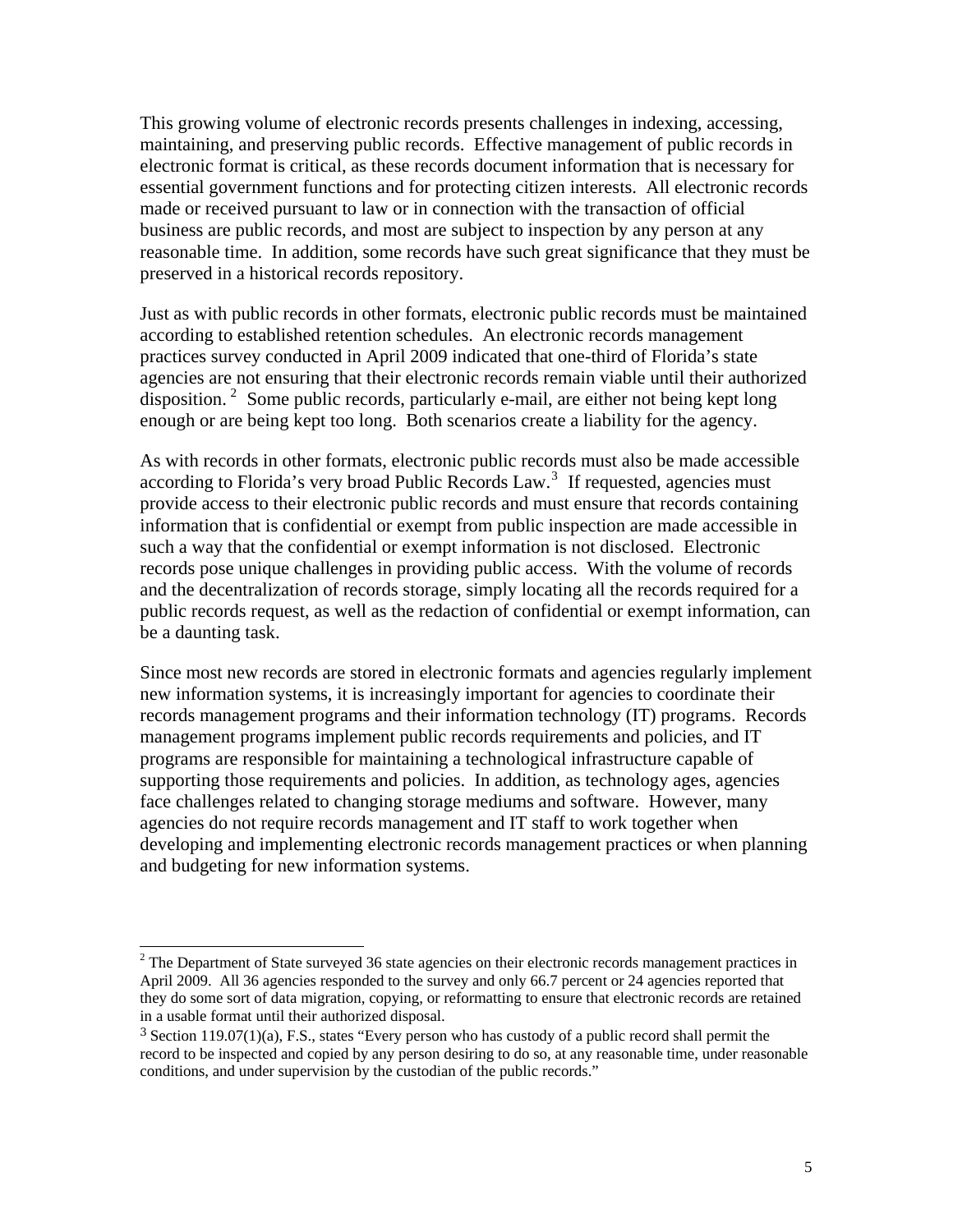<span id="page-5-0"></span>The rapid advancement of technology has the potential to leave electronic records inaccessible before their required retention has been met. Agencies may lose the capability to access archived records that are stored on outdated storage media unless they convert these records to newer technology.

Records in electronic form must be managed as public records and not simply as data. More often than not, new automated systems are put into place without considering the records management requirements of the information stored in the system. How long must the information be retained? Is there confidential or exempt information that must be protected? How will public access to the records be provided? How will disposition be carried out? Agencies need a mechanism to ensure that these issues are addressed when designing new systems or enhancing existing ones.

E-mail has become such an integral part of the way we do business that it is hard to imagine working without it. Much of today's business-critical information is stored in email systems and many business decisions are documented only in e-mails. The management of e-mail is critical not only because of the sheer volume of data overloading e-mail systems, but because the information in e-mails that are created and received in the normal course of business is public record and must be retained according to established retention schedules and made available for inspection and copying in accordance with the Public Records Law.

With the growth of electronic records and the move away from centralized filing systems, employees have more responsibilities for managing their own electronic records. It is not uncommon that those who create and use electronic records on a daily basis are not properly trained to manage the records. If specific training on the management issues related to e-mail and other electronic records is not provided, agencies are at greater risk of not complying with public records laws and rules.

The advent of easily accessible and widespread use of information technology and the resulting explosion in the volume and type of electronic information it creates require new responses from Florida government recordkeepers.

## **History**

Florida's Records Management Program has been in existence since 1969 and is a cooperative effort between the Division of Library and Information Services and state and local government agencies throughout Florida. The Division is mandated by section 257.36, F.S. $<sup>4</sup>$  $<sup>4</sup>$  $<sup>4</sup>$ , to conduct a records and information program to promote the efficient,</sup> effective, and economical management of public records as defined in Florida's Public Records Law, section 119.011(12), F.S. As Chapter 119 and numerous court decisions and Attorney General Opinions make clear, public records include those created or maintained in electronic form, such as agency e-mail messages, budget spreadsheets, etc. Thus, these electronic records are subject to the same records retention, access, and disposition requirements as traditional paper records.

<span id="page-5-1"></span> $\overline{a}$ 4 Section 267.051, F.S, prior to 1986.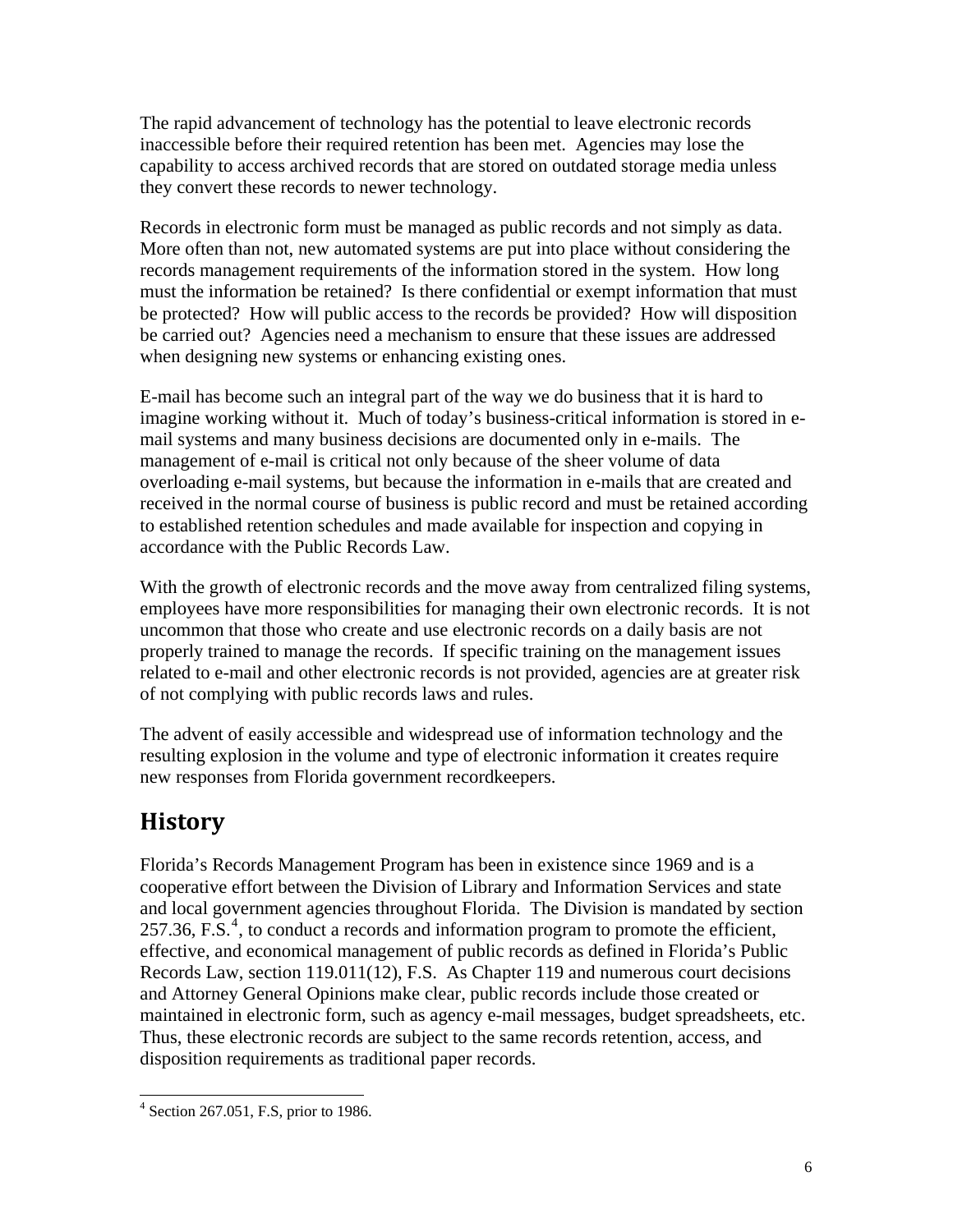The Division's records management program offers information resources, training, and technical assistance to state and local government agencies to: ensure their compliance with records retention requirements; reduce costs for records storage; increase efficiency of records retrieval; identify and protect vital records; implement electronic recordkeeping requirements and guidelines; and identify records of enduring historical research value. Every agency is required to appoint a records management liaison officer (RMLO) to serve as the primary point of contact between the agency and the Division's records management program.<sup>[5](#page-6-0)</sup>

The Division has promulgated administrative rules to aid agencies in establishing and maintaining a records management program:

*Rule 1B-24, Public Records Scheduling and Disposition* establishes standards and procedures for the scheduling and disposition of public records to promote economical and efficient management of records and to ensure that records of archival value under an agency's control are so designated and ultimately transferred to the State Archives of Florida.

*Rule 1B-26.0021, Records Management - Standards and Requirements - Microfilm Standards* provides standards for microfilming of public records to ensure that the film, photographing methods, processing, handling, and storage is in accordance with methods, procedures, and specifications designed to protect and preserve such records on microfilm.

*Rule 1B-26.003, Records Management - Standards and Requirements - Electronic Recordkeeping* provides standards for public records created and/or maintained on electronic media.

As recommended by the Office of Program Policy Analysis and Government Accountability (OPPAGA) Report 99-05, issued in August 1999, the Department of State initiated a compliance review process relative to the disposition of public records in accordance with its records management policies and procedures. The annual *Records Disposition Compliance Summary* for the fiscal year ending 2008 showed an overall compliance rate among respondents of approximately 99.13 percent and a total of 839,321 cubic feet of records destroyed in accordance with Chapters 119 and 257, F.S., and Rule 1B-24, *Florida Administrative Code*. Through these records disposition practices, the state of Florida saved over \$71.3 million in cost avoidance in FY 2008.

In today's records management world:

 $\overline{a}$ 

- More and more paper records are being converted to electronic form to facilitate access and reduce storage costs.
- Many electronic records are "born digital" so there is no paper counterpart.
- Electronic records systems are being put into place without consideration of records management requirements necessary to manage the records throughout their life cycle.

<span id="page-6-0"></span><sup>&</sup>lt;sup>5</sup> Section 257.36(5)(a), F.S., states that it is the duty of each agency to "cooperate with the division in complying with the provisions of this chapter and designate a records management liaison officer."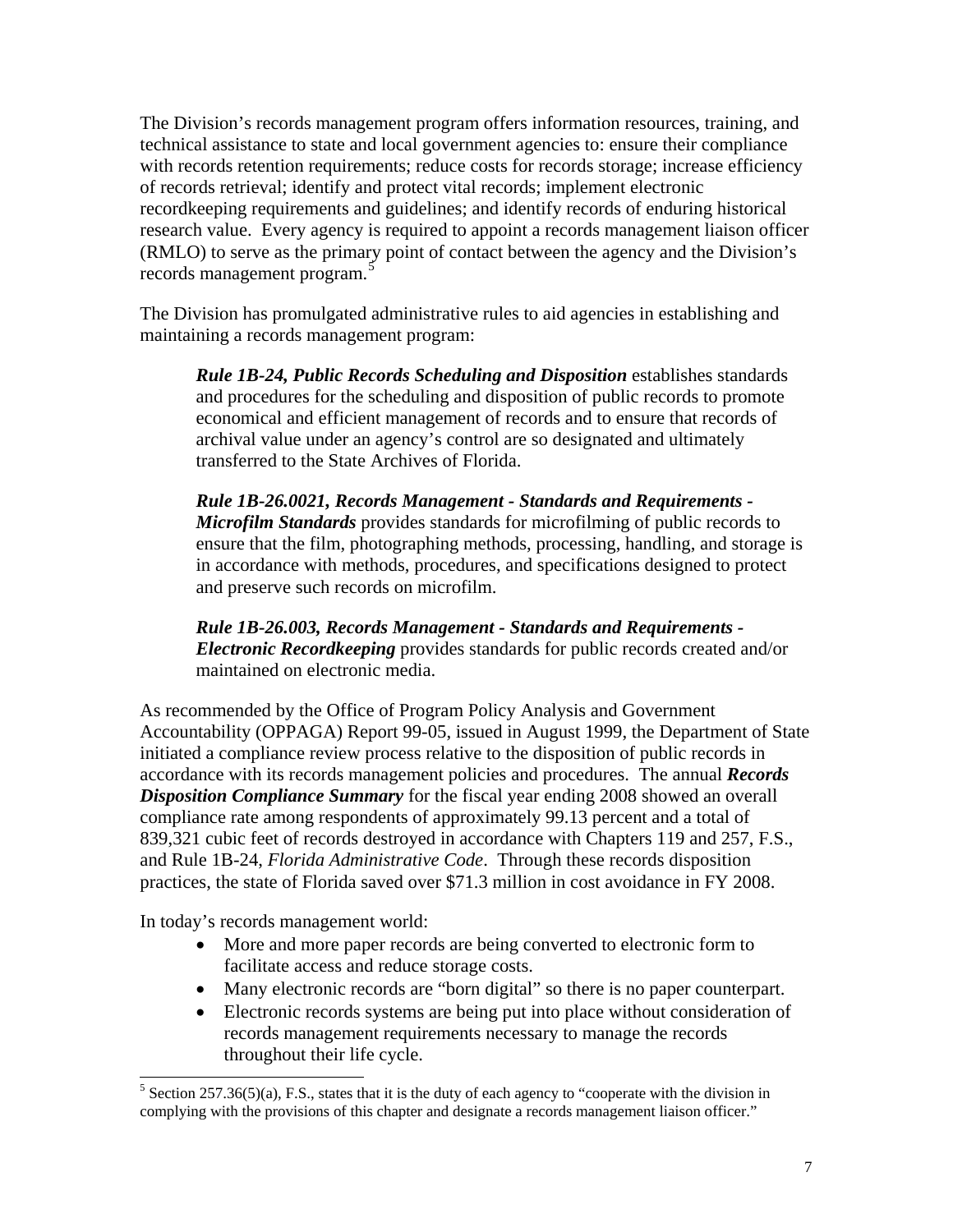- <span id="page-7-0"></span>• Many electronic records are not readily associated with the record series to which they belong.
- Some electronic records are destroyed before their retention is met and others are kept longer than required.
- The volume of electronic records magnifies the problem.
- Technological advances leave records inaccessible because of obsolete software and hardware.
- It is difficult to get management's attention until there is a problem gaining access to records.
- More often than not there is no established relationship between records management and information technology.

The many issues of maintaining public records in electronic form means that records managers need new tools and ways of managing agency records. New relationships are needed to ensure that all the required parties are at the table to facilitate a solution. Top management needs to be aware of the issues and supportive of the proposed solutions in order for the goals to be accomplished.

### **Mission**

The mission of Florida's Electronic Records Management Program is to ensure the efficient, effective, and economical management of Florida's electronic public records and information. Proper electronic records management ensures that electronic information is available when and where it is needed, in an organized and efficient manner, and in an appropriate environment.

Florida law mandates that the Department of State is the lead agency for records management and charges the Department with providing guidance and training to state agencies and local governments. The Records Management Program has the expertise to assist agencies with traditional records management. Policies and procedures for management of traditional formats of records are well established. These policies and procedures must be extended to address the issues associated with electronic records.

In keeping with the Department of State's statutory responsibilities, this plan focuses on recordkeeping strategies as they relate to electronic records and not on specific technology solutions. While the Department of State establishes rules, policies, and guidelines to ensure that public records are retained and accessible for as long as they are needed, the Department does not dictate the use of specific technologies or architectures for the storage and maintenance of electronic records. Each agency is responsible for ensuring that the technologies they employ support records management requirements established by the Department.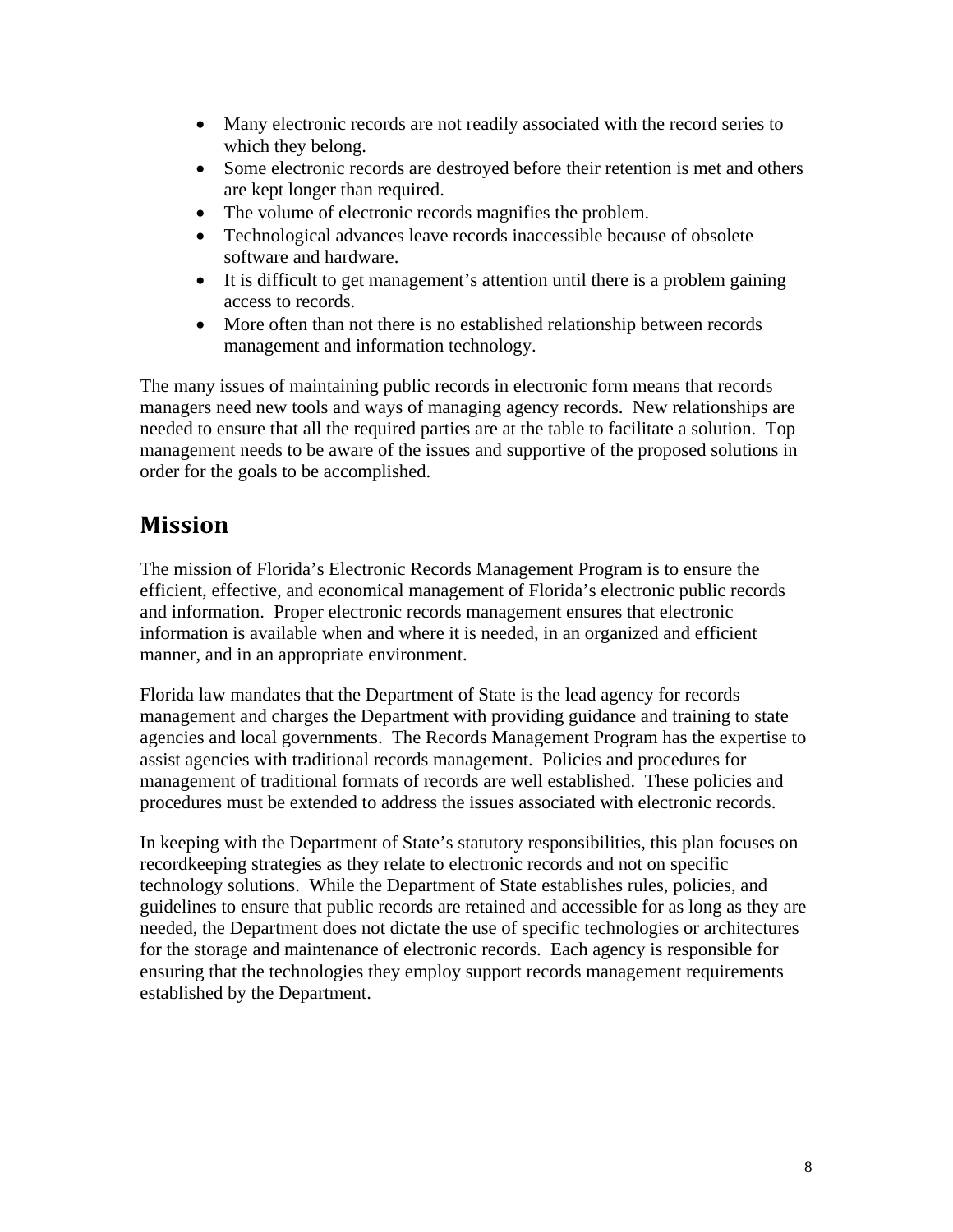## <span id="page-8-0"></span>**Vision**

The electronic records of Florida government are valuable assets to its citizens; the availability and integrity of these records must be protected. Florida public agencies will ensure that electronic public records in their custody are accessible and maintained according to established retention schedules.

The creation and use of electronic records brings a new dimension to records management and requires collaboration with the experts in information technology in order to properly manage these records.

## **Strategies**

In order to be successful, an agency's electronic records management program must involve records managers, information technology staff, senior management, and all staff who create, receive, or handle electronic records. An enterprise approach must be employed to fully manage all of an agency's electronic records. With electronic records management fully implemented, an enterprise can realize positive benefits, reduced legal exposure, and real cost savings to the information management of essential business functions of government.

The Agency for Enterprise Information Technology (AEIT) was created to develop and implement strategies and policies for the design, delivery, and management of enterprise information technology. The CIO Council was established by the Legislature to enhance communication and collaboration among chief information officers. The Department of State must build relationships and partnerships with these entities, along with government agencies, to ensure an enterprise-wide perspective, addressing challenges and best practices across agencies.

The Florida Records Management Program will work with agency leaders, senior management, information technology staff, and records managers to find solutions for the issues surrounding the management of electronic records.

## **Strategic Issues, Goals, and Objectives**

**Strategic Issue: Records Management Duties and Placement in the Agency** 

Records management is a key driver in increasing organizational efficiency and offers significant business benefits. Records management improves the use of staff time by reducing the time spent looking for information, facilitates sharing of information, reduces the unnecessary duplication of information, identifies how long records need to be kept, optimizes the legal admissibility of records, and supports risk management and business continuity planning. If an agency is to operate properly and efficiently, according to laws and regulations, proper records management is essential.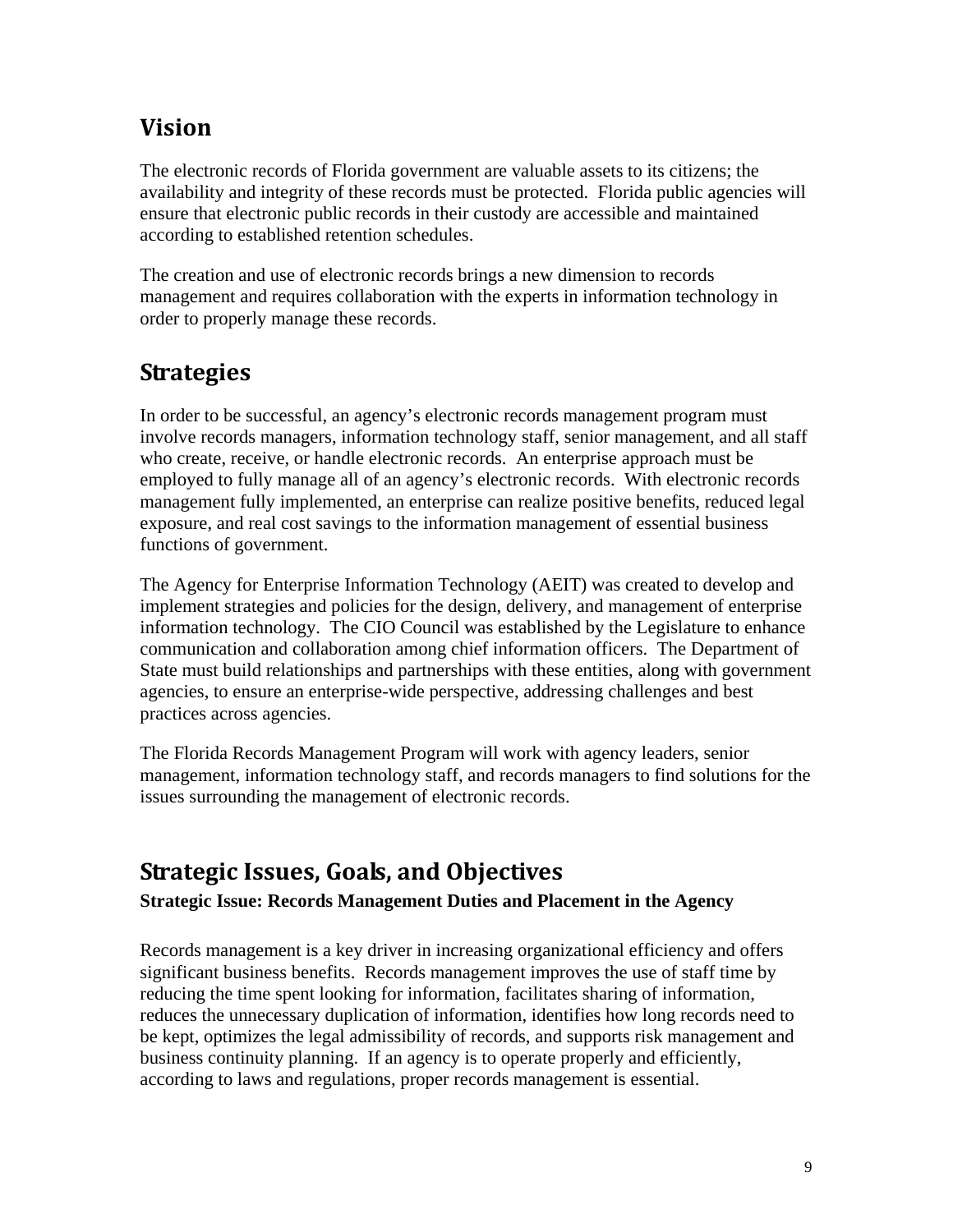Placing the records management responsibility at a senior level is a best practice and increases the chance for success. According to the Generally Accepted Recordkeeping Principles (GARP) developed by ARMA International, the leading professional association of the records management profession, "a basic premise to sound recordkeeping is that within each organization, someone is designated as responsible for the overall program. This does not have to be a full-time responsibility, but it does need to be formally designated to someone in a senior-level position who has access to other senior executives and can ensure program implementation across the organization. The accountable senior executive will oversee the overall recordkeeping program, although this executive often will assign or designate other personnel to roles and tasks involved in different parts of the recordkeeping program." Senior management commitment to records management and electronic records projects is essential, because strategic decisions about policy, resource management, and records and information management need to be made corporately.

The management of electronic records must be integrated with the agency's overall records and information management. To properly manage their records, agencies must consider the information that is recorded and what it documents, regardless of physical format. The appraisal of electronic records should not be carried out in isolation from the other records agencies produce. Electronic records should be managed along with traditional record formats so that the public record is maintained according to established retention schedules.

#### **Strategic Goal**

A recordkeeping program, including electronic records, is established and a senior executive is assigned to oversee the program.

#### **Strategic Objectives**

- 1. The RMLO is a senior-level position or reports to a senior-level position and has the authority to establish and implement an agency-wide recordkeeping program.
- 2. Electronic records management is integrated with the agency's overall recordkeeping program.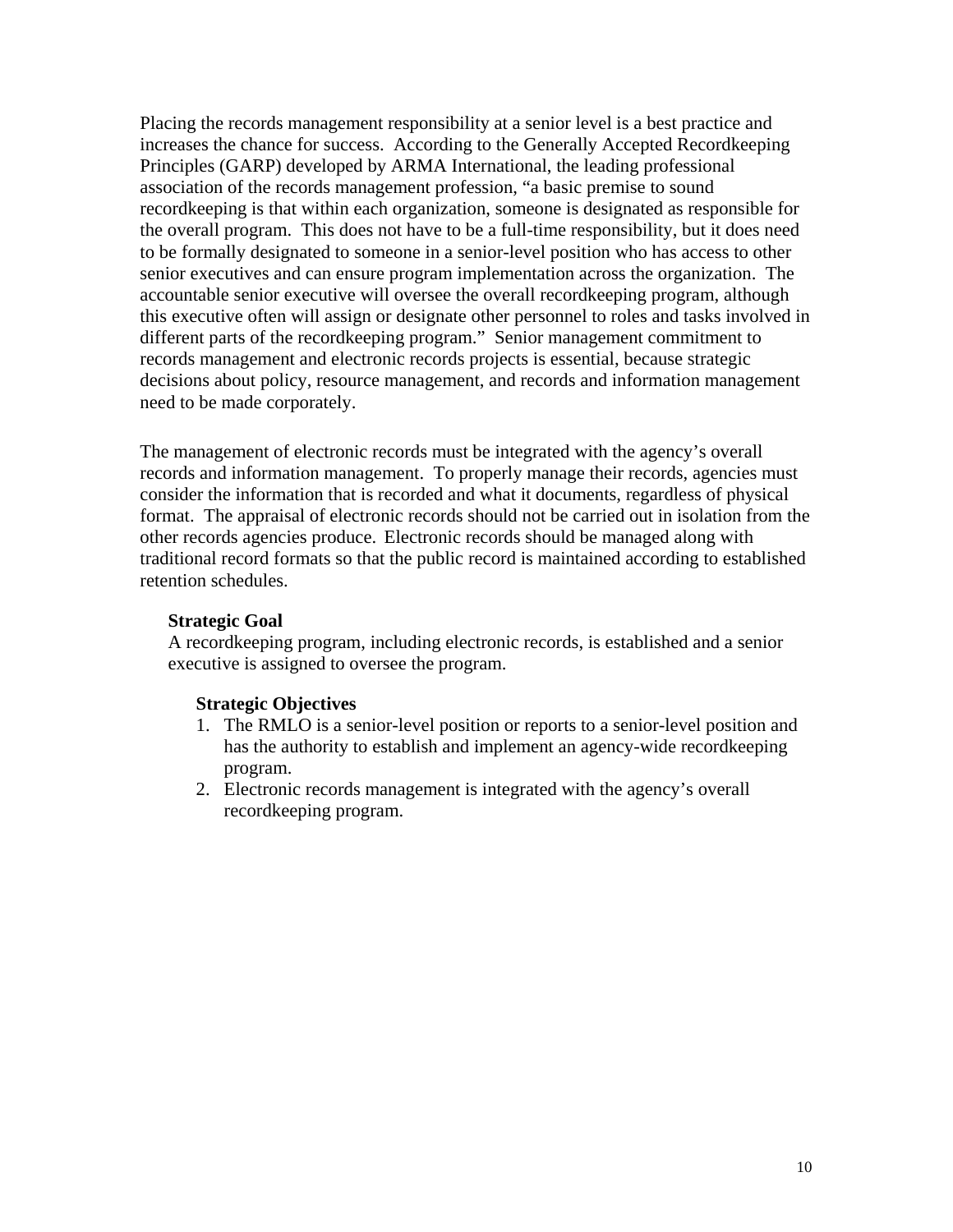#### **Strategic Issue: Coordination and Interaction between RM and IT**

Electronic records cannot be managed independent of the media on which they reside or the systems in which they are stored and maintained. Records managers may know how long the content of the electronic records has to be kept, but it is information technology staff who can design the system so that it does, in fact, keep the records for the specified retention period.

Records managers and information technology staff must work together, each providing their own expertise, to ensure that electronic records are retained, made available, and disposed of according to laws and regulations. Working together, they must develop strategies for proactively managing the electronic records of their agency. Records management personnel will be required to provide expertise on recordkeeping requirements and the appraisal process. Information technology personnel will be required to identify and retain appropriate metadata, provide technical expertise, and undertake the capture and maintenance of electronic records.

#### **Strategic Goal**

Program responsibility for records management program development and implementation includes records managers and information technology staff.

#### **Strategic Objective**

The records management liaison officer and chief information officer or other designated information technology staff have regular meetings to discuss systems development and enhancement and related records management requirements.

#### **Strategic Issue: Data Migration**

Electronic records must be accessible until their authorized disposition in accordance with established retention schedules. If the system used to access electronic records is upgraded, replaced, or no longer in use, but the records have not yet met their retention, steps must be taken to ensure that the records can still be accessed.

During its life cycle, electronic information needs to be constantly migrated to currently supported hardware and software to sustain its ongoing accessibility. The electronic records stored in the old system that have not met their retention requirements must be retained and migrated into the new system or into a format that can be read in an existing system.

#### **Strategic Goal**

Electronic records that have not met retention are migrated when automated systems are upgraded, replaced, or taken out of use.

#### **Strategic Objectives**

1. Develop a process to review retention requirements of records stored in systems that are slated to be upgraded, replaced, or taken out of use.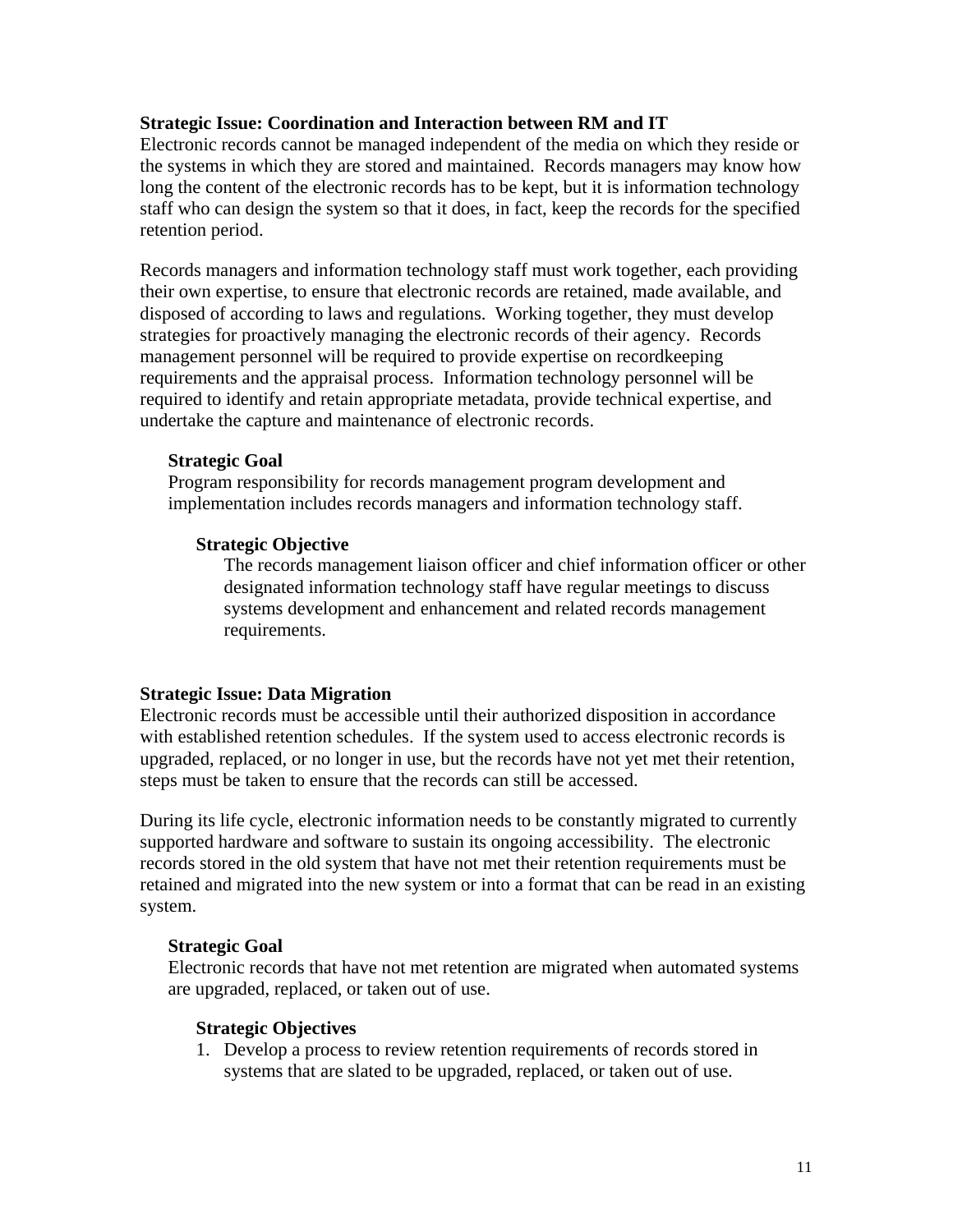2. Develop a process of determining how to transfer records to ensure their continued accessibility.

### **Strategic Issue: Records Management Requirements for New or Enhanced Systems**

Electronic records management issues need to be planned and budgeted with any initiative that will create public records. Electronic records are best managed if recordkeeping requirements are identified in the design phase of the system. Retention requirements must be determined, as well as any restrictions on public access, such as those for information that is exempt from public inspection. Considerations for retaining records with long-term value are particularly important.

#### **Strategic Goal**

Records management requirements are addressed when new or enhanced systems are developed.

### **Strategic Objectives**

- 1. Add a records management component to the agency's Information System Development Methodology (ISDM) that includes requirements for records retention and disposition in accordance with established retention schedules.
- 2. Include a records manager in information technology project development and implementation to ensure that system functionality accommodates records management requirements.

### **Strategic Issue: Management of E-mail**

Every agency struggles with the retention of e-mail. Mail servers are overloaded, presenting challenges for information technology staff. At first glance, e-mail archive software looks like a good solution because it takes the load off the mail server by moving messages to the archive. Most e-mail archive software also has powerful searching features that help with legal discovery of electronic records ("e-discovery"). Unfortunately, this software usually lacks the flexibility to retain different categories of messages for different lengths of time; instead it sets a uniform length of time that all of the e-mail messages will be retained in the archive, for example three years or seven years, after which all are destroyed. What this means for the agency is that some messages that could have been deleted immediately or within a very short time are now retained with all the other messages of longer value, further clogging the system with unnecessary information. On the other end of the spectrum, some e-mail messages require longer retention and will be deleted before their required retention.

There is no single retention period that applies to all of any agency's e-mails. E-mail, as with records in other formats, can have a variety of purposes and relate to a variety of program functions and activities. The retention of any particular e-mail message will generally be the same as the retention for records in any other format that document the same program function or activity. For instance, e-mails might fall under a CORRESPONDENCE series, a BUDGET RECORDS series, or one of numerous other series, depending on the content, nature, and purpose of each e-mail.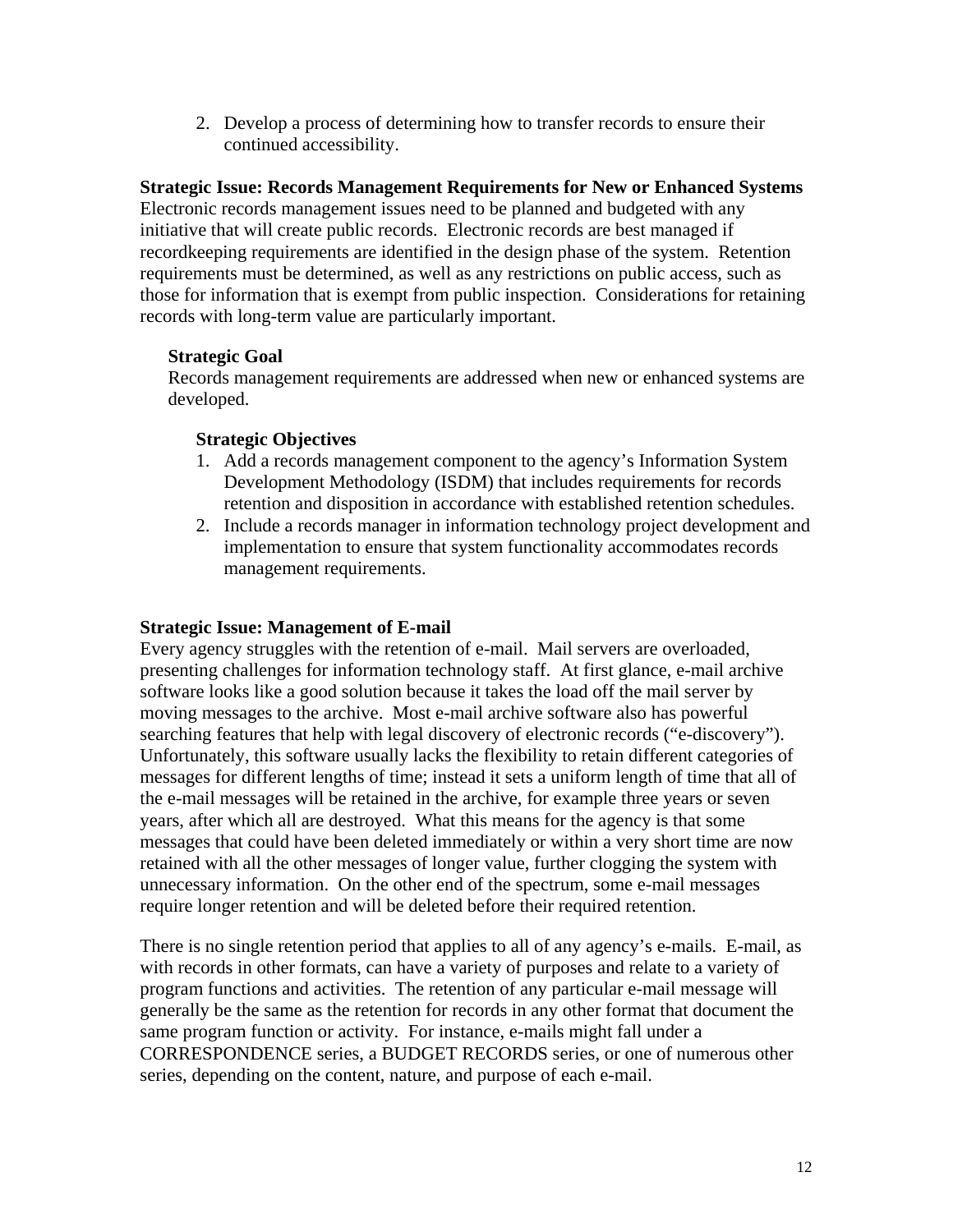Individual e-mail messages need to be retained for varying lengths of time according to associated retention schedules. The indefinite retention of all e-mail contradicts the real need for proper records management. A decision now to avoid properly classifying records and to retain everything indefinitely essentially forces the permanent retention of everything forever. No agency will ever be able to dispose of these records since there will be no distinction between those that actually do require long-term or permanent retention, based on the legal, fiscal, administrative, or historical value of their content, and those that could have been disposed of almost immediately after their creation or receipt.

Additionally, as with other electronic records, the nature of e-mail and individual user mailboxes requires that e-mail be first managed by the individual user, who is most aware of the content, nature, and purpose of his or her e-mail. Employees at all levels have been managing public records for decades and there is no reason to think they are not qualified for this responsibility just because the records are in electronic format. All employees must be trained on the proper management of electronic records including email.

#### **Strategic Goal**

E-mail is managed in accordance with established retention schedules.

#### **Strategic Objectives**

- 1. When looking for e-mail solutions, agencies include a records management functional requirement.
- 2. Employees are made aware of their responsibility to manage their e-mail according to established retention schedules.

### **Strategic Issue: Protecting Confidential or Exempt Information**

Not every record generated by local and state government is open for inspection. Some public records are provided by law to be confidential or exempt from the public disclosure requirements of section 119.07(1), Florida Statutes, and section 24(a), Article I of the State Constitution.

Florida statutes exempt specified records from public disclosure, usually for reasons of public safety, public health, law enforcement, and/or personal privacy. However, it is important to remember two key points. First, Florida's Public Records Law emphasizes a "general state policy on public records" that "…all state, county, and municipal records are open for personal inspection and copying by any person" (section 119.01(1), F.S.). In other words, government records are open to public inspection unless specifically exempted by law. Second, while "exempt" records are exempt from the public disclosure requirements of section 119.07(1), F.S. and section 24(a), Article I of the State Constitution, they are still public records and thus *not* exempt from other legal records management requirements such as those concerning records retention scheduling and disposition.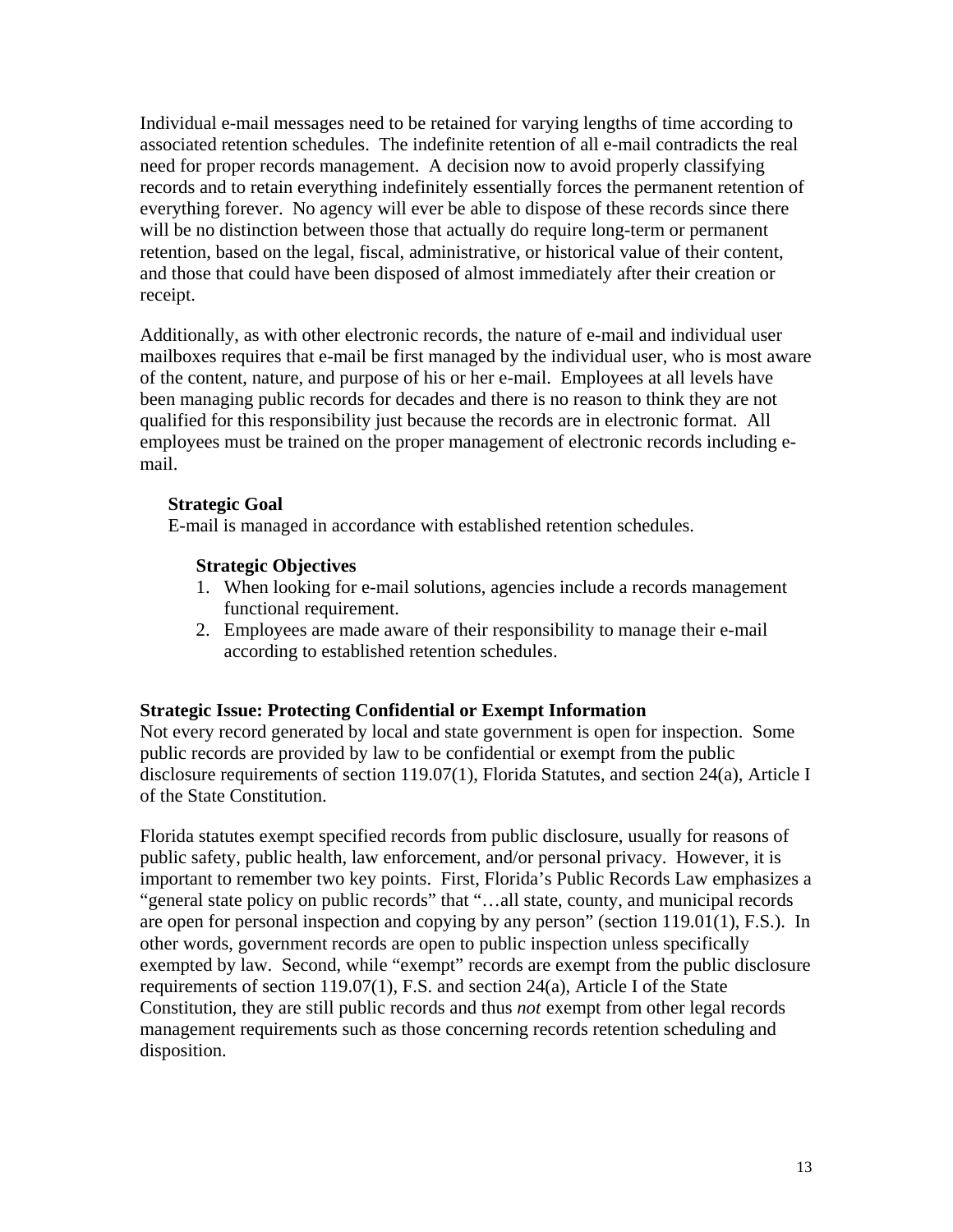#### <span id="page-13-0"></span>**Strategic Goal**

Electronic records containing confidential or exempt information are maintained, made accessible, and disposed of in such a way that the information is not disclosed and, in the case of disposal, cannot practicably be read or reconstructed.

#### **Strategic Objectives**

- 1. Adopt a set of procedures for public records requests including provisions for redacting confidential or exempt information.
- 2. Adopt a set of procedures for the disposal of public records including provisions for ensuring that confidential or exempt information cannot be read or reconstructed.

#### **Strategic Issue: Electronic Records Management Training**

According to ARMA's GARP Principle of Integrity, "All employees are responsible to comply with the records management program and should be trained on the meaning, importance, and usage of the corporate policies and procedures." Obviously, it does no good to have policies and procedures if employees are not aware of them and are not required to follow them. The more employees personally recognize and derive the value of good records in their own work, the more incentive they will have to create and manage records effectively. With the move away from centralized filing systems, each employee has more responsibilities for managing their own electronic records. Agencies must provide training and support to help ensure that policies and procedures are understood and implemented by staff.

#### **Strategic Goal**

Electronic records management training is provided for employees and mandatory for key employees.

#### **Strategic Objective**

Identify and train electronic records users so they are aware of their specific responsibilities for managing electronic records and information resources.

### **Success Measures**

By December 31, 2012:

- 1. 50 percent of state agencies report that their records management liaison officer is a senior-level position or reports to a senior-level position and has the authority to establish and implement an agency-wide recordkeeping program.
- 2. 75 percent of state agencies report that their electronic records management is integrated with the agency's overall recordkeeping program.
- 3. 60 percent of state agencies report that the records management liaison officer and chief information officer or other designated information technology staff